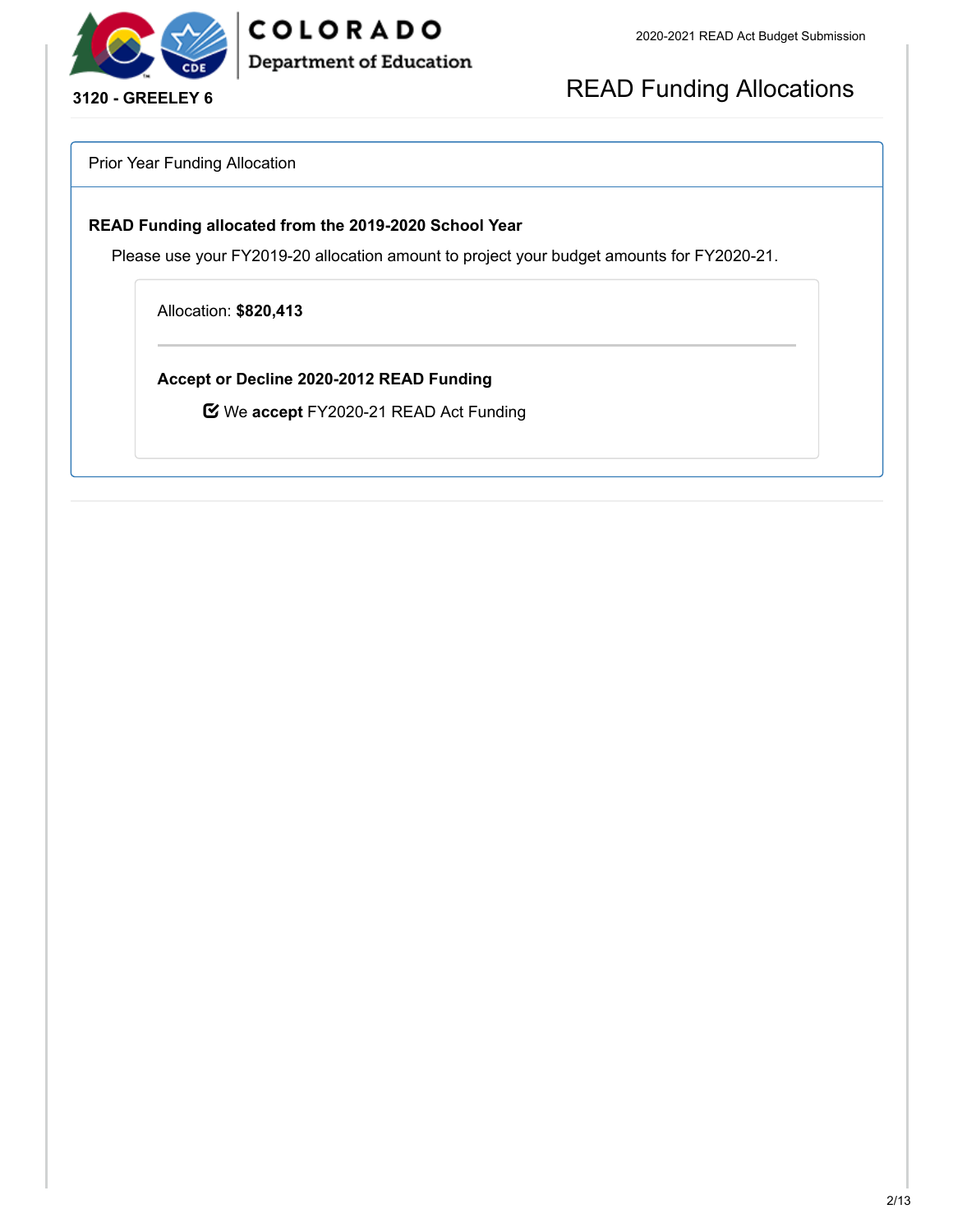### LEP Budget Explanation

**Instructions:** Select the ways in which you plan to use READ Act funds in the upcoming budget year. In order to submit your budget, all assurances must be reviewed and agreed upon, and all boxes must be checked.

In using the per-pupil intervention money distributed pursuant to the READ Act, each LEP shall ensure that some type of intervention, as described in the allowable activities below, is available to each student who is identified as having a significant reading deficiency (SRD) and who is enrolled in kindergarten through third grade in a school operated by the LEP.

Questions and Assurances

**READ Act funds will be used to operate a Summer School Literacy Program**

 $\Box$  The summer school literacy program services only students enrolled in K-3 who have an SRD or students below grade level if space is available

 $\Box$  The summer school literacy program will use scientifically based or evidence based instructional programming in reading that:

- Has been proven to accelerate student reading progress and:
- Provides explicit and systematic skill development in phonemic awareness, phonics, vocabulary development, reading fluency including oral skills, and reading comprehension and;
- Includes scientifically based and reliable assessments and;
- Provides initial and ongoing analysis of student progress in attaining reading competency

### **READ Act funds will be used to purchase a core reading instructional program that is included on the Advisory List of instructional programming in reading**

 $\mathbf C$  READ Act funds will be used to purchase a supplemental instructional program that is included on the Advisory List of instructional programming in reading

### **READ Act funds will be used to purchase tutoring services focused on increasing students' foundational reading skills**

 $\Box$  The tutoring service is focused on increasing students' foundational reading skills of phonemic awareness, phonics, vocabulary development, reading fluency including oral skills, and reading comprehension for students who receive instructional services pursuant to READ plans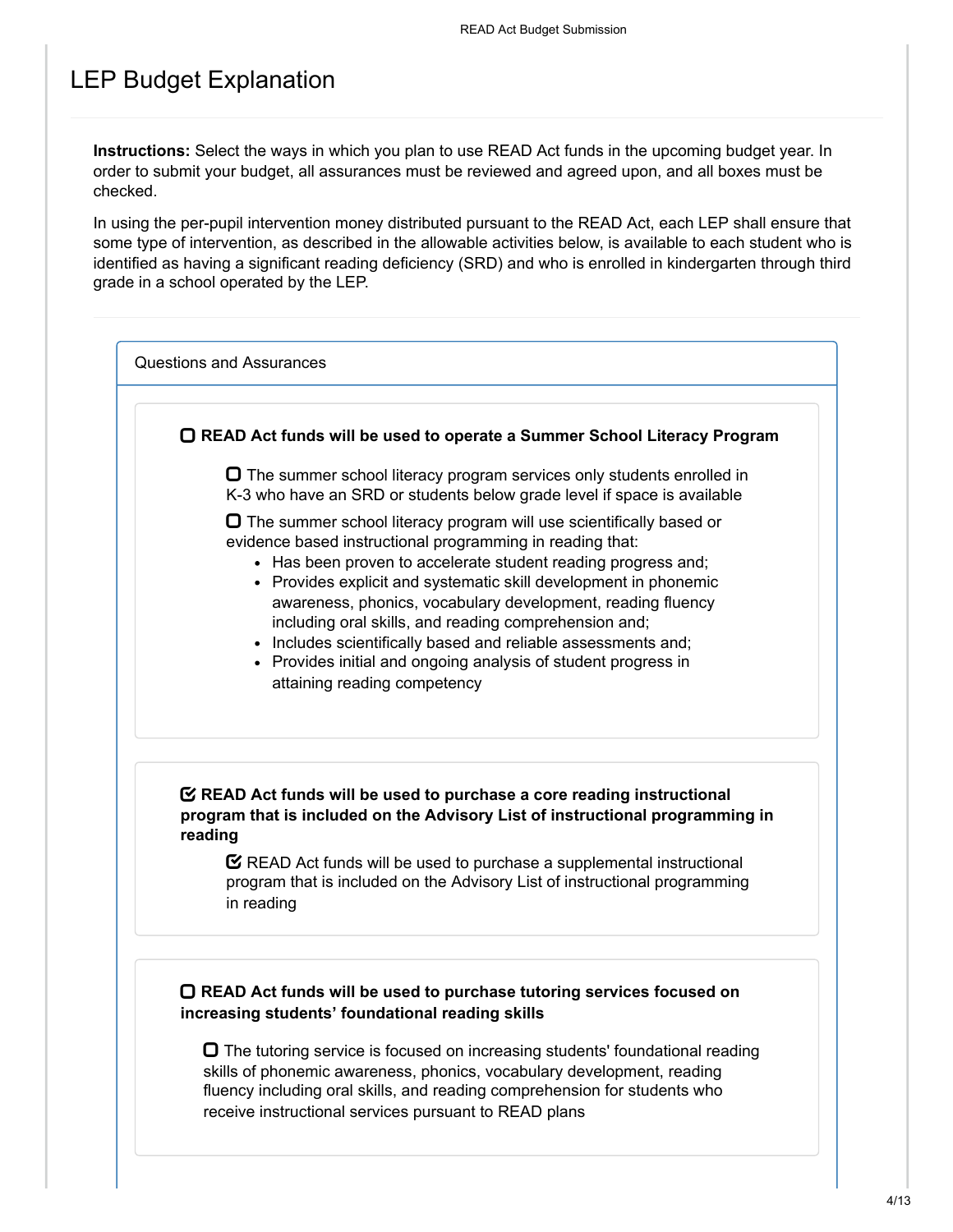**READ Act funds will be used to purchase from a BOCES the services of a reading specialist or reading interventionist who is trained in the science of reading and in teaching the foundational reading skills**

**READ Act funds will be used to provide other targeted, evidence-based or scientifically based intervention services to students who are receiving instructional services, which services are approved by the department**

 $\Box$  READ funds will be used to hire a reading interventionist to provide services which are approved by the department

**READ Act funds will be used to provide technology, including software, which is included on the Advisory List of instructional programming in reading and supporting technologies which may include providing professional development in the effective use of the technology or software**

**READ Act funds will be used to provide professional development programming to support educators in teaching reading. Professional development programming may include hiring a reading coach who is trained in teaching the foundational reading skills to provide job-embedded, ongoing professional development**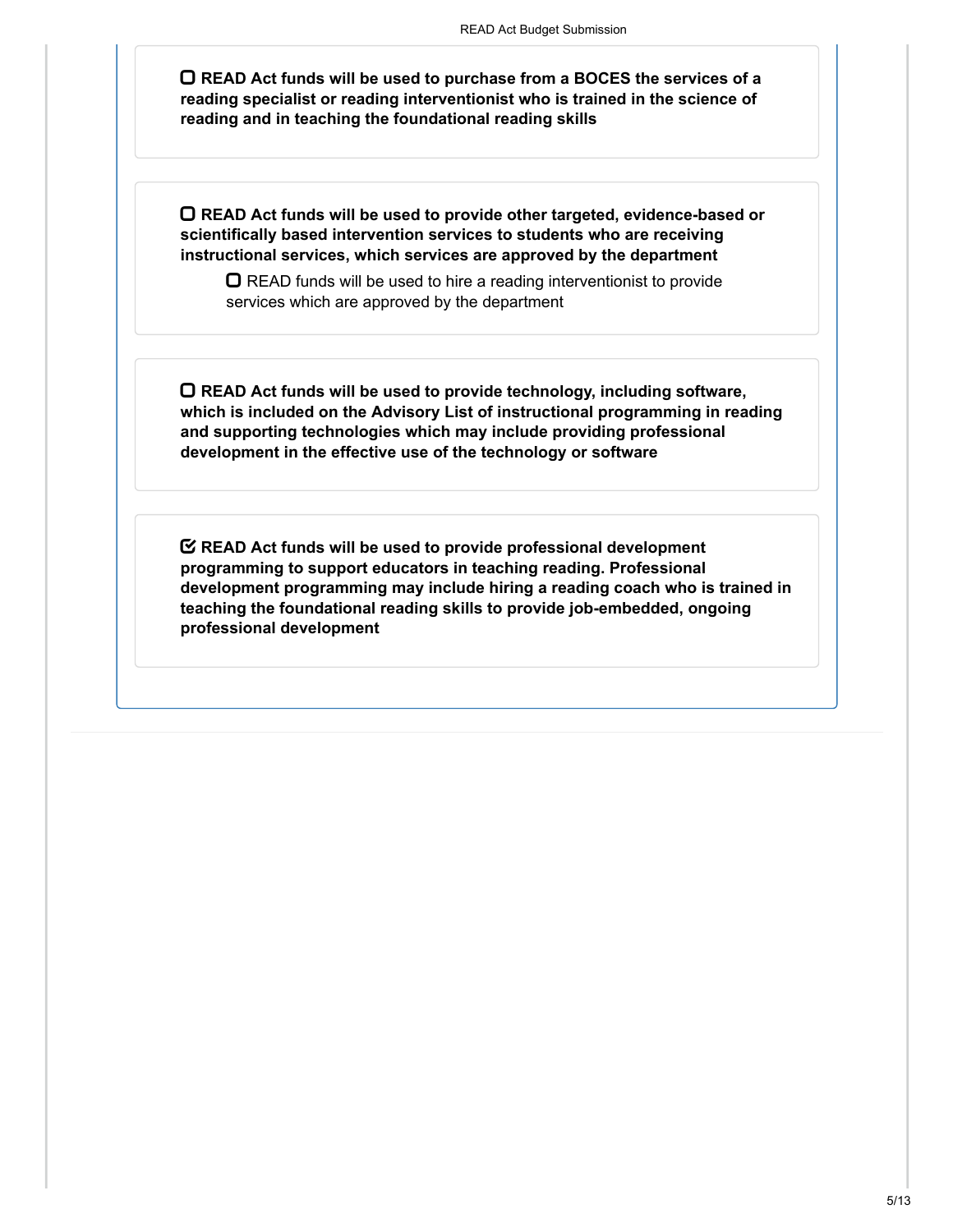### LEP Budget Narrative

**Instructions**: Provide a brief description (no more than 700 words) that addresses each of the questions below. These questions must be completed for any LEP receiving READ Act funds before funds are released.

Implementing Allowable Activities

**Explain how your LEP plans to implement each selected allowable activity. Please ensure that each allowable activity listed aligns with the allowable use(s) of funds as required by statute and matches the allowable use(s) listed in your LEP budget explanation.**

READ Act Interventionists would support all elementary schools, specifically Kindergarten through 3rd-grade literacy providing direct intervention service to students  $\frac{3}{4}$  of the day and  $\frac{1}{4}$  of the day provide coaching and professional development support. These interventionists would:

- Provide intervention support to a caseload of students with a significant reading deficiency

- Support students identified with a significant reading deficiency (SRD) indirectly through the systems of support with the coach service building and professional development

- Support classroom teachers, administrators, and interventionists to develop and deepen knowledge around best practice in early literacy development and implement effective

programming, interventions, and instruction

- Work closely with the district instructional team, district instructional coaches, and lead instructional coach to provide critical collaboration and focus on students identified SRD

- Provide professional development opportunities for the new 45-hour teacher training requirements per the revised READ Act

- Support pathway 2 and 3 options for students with disabilities within the READ Act

- Support building data analysis and monitor progress using the interim assessment and diagnostic assessment for the READ Act (both achievement and growth)

- Support goal setting for students, within READ plans and pathways of progress, that are attainable, meaningful, and ambitious

### Outcomes and Goals

**What are your LEP's expected outcomes and goals in the upcoming budget year from implementing your selected allowable activity(ies)?**

The district outcome of implementing these interventionists is to reduce the number of students identified as SRD that are served by the interventionists by 80%. Also moving 80% of all students out of well below benchmark to below benchmark or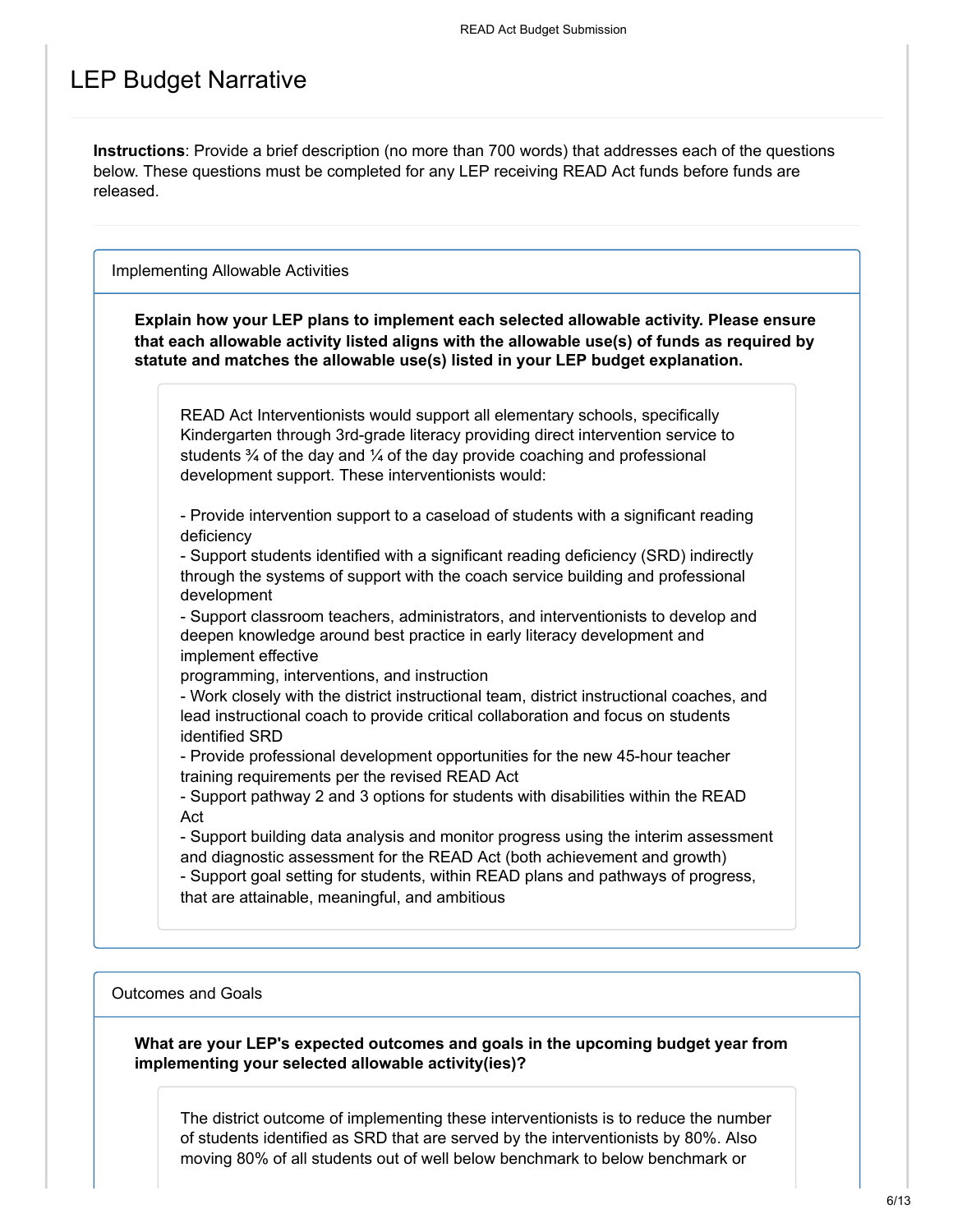benchmark. Finally, all K-3 teachers of reading will be trained in evidence-based reading.

#### Potential Barriers

### **What are potential barriers in reaching your expected outcomes and goals? How do you plan to address and/or overcome these barriers?**

A potential barrier to reaching these goals will be proper placement and intervention supports. With this barrier in mind, the Director of Assessment and lead coach will work closely with the interventionists to carefully select students for the caseload and strategically plan for intervention supports based on data. Another barrier could be the possibility of returning to a remote setting during the school year based on COVID19. The assessment team will plan for how interventionists will continue to support students in a remote way as well as professional development and coaching supports in case that is needed. Finally, a barrier to the teacher training is the timeline and not having planned for a districtapproved professional development yet. The assessment team along with the department of professional development will begin work in the fall to create a district professional development that meets the CDE requirements. The team will submit the PD for CDE approval and deliver the PD in the summer of 2021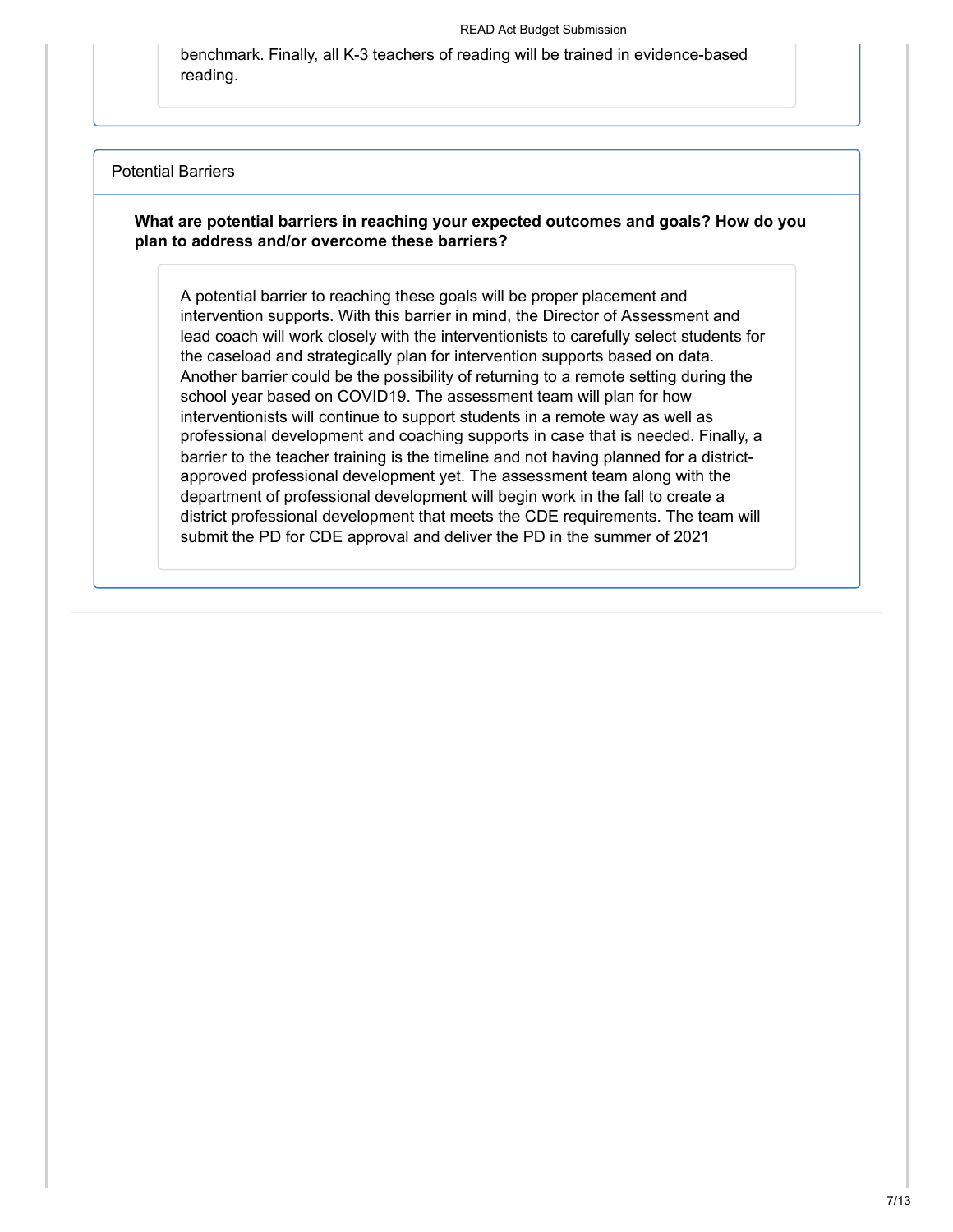## Budget Details

### Budget Request

For each allowable activity in the budget:

- Select each allowable activity your LEP plans to use READ Act funds for in the upcoming budget year. Ensure that each allowable activity is aligned with the allowable uses of READ funds as required in statute.
- Select each of the instructional program(s) from the drop down list provided that your LEP plans to use in the upcoming budget year. If an instructional program is not listed, please provide the name of the instructional program(s) in the "other" box
- Input the amount requested, the associated program and object codes, and fiscal year. Input the salary position and FTE amount, if applicable.
- Ensure that budgeted costs are clearly tied to the allowable activity and are calculated with detail in the "description of activity" field.

| ID<br><b>Ref</b> | Allowable<br><b>Activity</b> | Instructional<br>Program | Program<br>Code                             | Object<br>Code                      | Salary<br><b>Position</b>      | <b>FTE</b> | <b>Description of</b><br><b>Activity</b>                                                                                                                                                                                                                                                                           | Requested<br>Amount |
|------------------|------------------------------|--------------------------|---------------------------------------------|-------------------------------------|--------------------------------|------------|--------------------------------------------------------------------------------------------------------------------------------------------------------------------------------------------------------------------------------------------------------------------------------------------------------------------|---------------------|
| 4110             | <b>PD</b><br>Programming     |                          | Instructional<br>Program<br>$(0010 - 2000)$ | 0100<br><b>Salaries</b>             | 222 Reading<br>Interventionist | 7.00       | <b>READ Act Specialists</b><br>would support all 16<br>elementary schools,<br>specifically<br>Kindergarten through<br>3rd grade literacy<br>providing direct<br>service to students $\frac{3}{4}$<br>of the day at one<br>building and 1/4 of the<br>day provide coaching<br>support at their<br>partner building. | \$478,967.60        |
| 4111             | Core<br>Reading              |                          | Instructional<br>Program<br>$(0010 - 2000)$ | 0200<br>Employee<br><b>Benefits</b> | 222 Reading<br>Interventionist | 0.00       | Provide benefits (life<br>insurance, Medicare,<br>PERA, health, dental,<br>and vision insurance)<br>for our<br>Interventionists.                                                                                                                                                                                   | \$160,549.05        |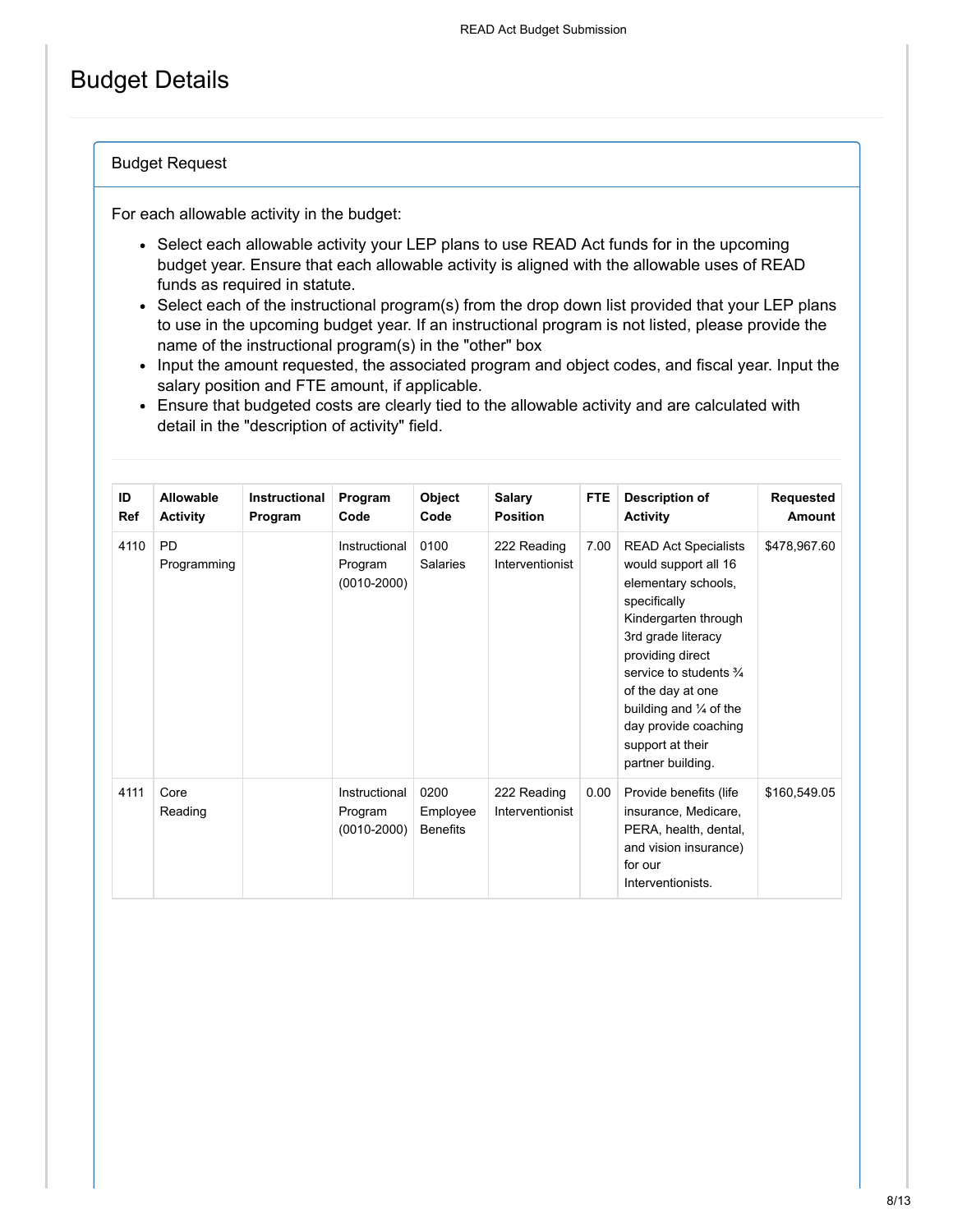### READ Act Budget Submission

| 4148 | Core<br>Reading | Instructional<br>Program<br>$(0010 - 2000)$ | 0100<br><b>Salaries</b> | 222 Reading<br>Interventionist | 2.00 | Primary grades<br>interventionist for<br>Union Colony Prep<br>School will perform<br>the following duties -<br>Gather, organize, and<br>interpret assessment<br>data on identified<br>students; Utilize best<br>practice instructional<br>strategies and<br>research-based<br>intervention curriculum<br>materials to meet the<br>learning needs of<br>identified students;<br>Model the use of<br>intervention strategies,<br>through use in the<br>classroom, to general<br>and special education<br>teachers; Analyze<br>existing student<br>achievement data and<br>administer student<br>assessment and<br>progress monitoring<br>instruments as<br>needed to aid in<br>progress monitoring of<br>students; Serve on the<br>building level MTSS<br>team and participate<br>in weekly MTSS<br>meetings and data<br>analysis meetings;<br>Provide leadership for<br>these meetings in<br>collaboration with the<br>K-2 Reading<br>Specialist; Collaborate<br>with classroom<br>teachers, building<br>administrators, and<br>parents when<br>designing<br>interventions; and<br>Maintain accurate<br>student records,<br>parent<br>communications<br>records and student | \$50,497.59 |  |
|------|-----------------|---------------------------------------------|-------------------------|--------------------------------|------|----------------------------------------------------------------------------------------------------------------------------------------------------------------------------------------------------------------------------------------------------------------------------------------------------------------------------------------------------------------------------------------------------------------------------------------------------------------------------------------------------------------------------------------------------------------------------------------------------------------------------------------------------------------------------------------------------------------------------------------------------------------------------------------------------------------------------------------------------------------------------------------------------------------------------------------------------------------------------------------------------------------------------------------------------------------------------------------------------------------------------------------------------------------------------|-------------|--|
|      |                 |                                             |                         |                                |      | progress data reports.                                                                                                                                                                                                                                                                                                                                                                                                                                                                                                                                                                                                                                                                                                                                                                                                                                                                                                                                                                                                                                                                                                                                                     |             |  |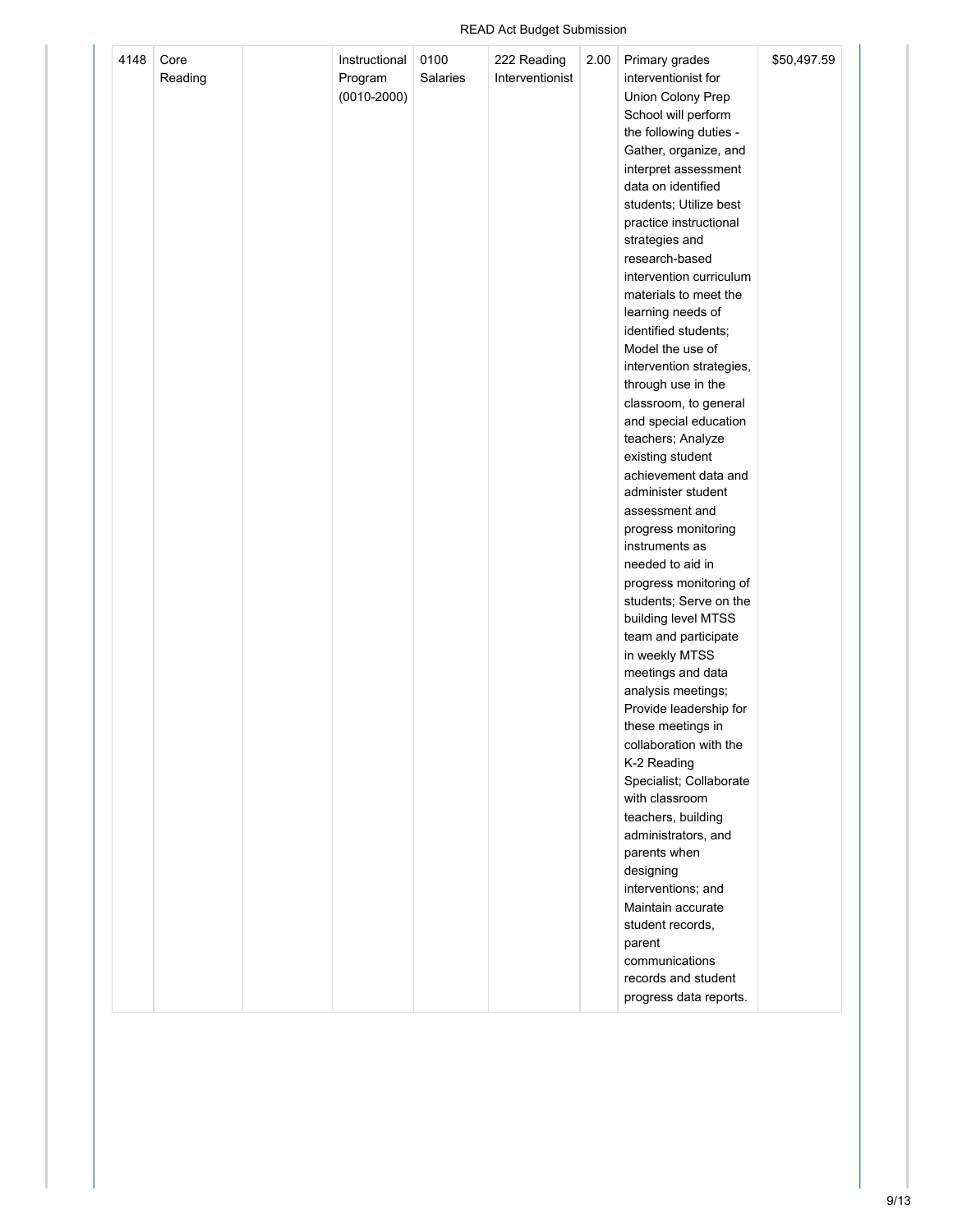### READ Act Budget Submission

| 4214 | Core<br>Reading | Instructional<br>Program<br>$(0010 - 2000)$ | 0100<br>Salaries                | 222 Reading<br>Interventionist | 1.00 | READ act specialist to<br>support elementary<br>students, specifically<br>kindergarten through<br>3rd grade literacy.<br>Direct services to<br>students and coaching<br>support for the 2020-<br>2021 school year at<br>Frontier Academy<br>Charter School                                                                                                                                                                                                                                                                                                    | \$27,486.03 |
|------|-----------------|---------------------------------------------|---------------------------------|--------------------------------|------|---------------------------------------------------------------------------------------------------------------------------------------------------------------------------------------------------------------------------------------------------------------------------------------------------------------------------------------------------------------------------------------------------------------------------------------------------------------------------------------------------------------------------------------------------------------|-------------|
| 4215 | Core<br>Reading | Instructional<br>Program<br>$(0010 - 2000)$ | 0640 Book<br>and<br>Periodicals |                                |      | Salida del Sol<br>Academy Charter<br>School will purchase<br>Sipps 3eIntervention<br>and/or provide<br>approved targeted,<br>evidence-based or<br>scientifically based<br>intervention services<br>to students. This<br>purchase will be<br>through the Center for<br>the Collaborative<br>Classroom.                                                                                                                                                                                                                                                         | \$16,848.00 |
| 4216 | Core<br>Reading | Instructional<br>Program<br>$(0010 - 2000)$ | 0100<br><b>Salaries</b>         | 222 Reading<br>Interventionist | 1.00 | K-5 reading<br>intervention teacher to<br>develop, plan,<br>prepare, and<br>implement reading<br>intervention strategies,<br>individualized<br>programs of<br>instruction (large,<br>small, and one-on-one<br>situations), and create<br>a classroom<br>environment which<br>maximizes<br>instructional<br>opportunity. In doing<br>so, she assists<br>teachers with<br>diagnosing<br>intervention needs<br>and coordinates<br>lesson plans detailing<br>methods and<br>materials needed to<br>achieve intervention<br>goals at University<br>Charter School. | \$40,909.44 |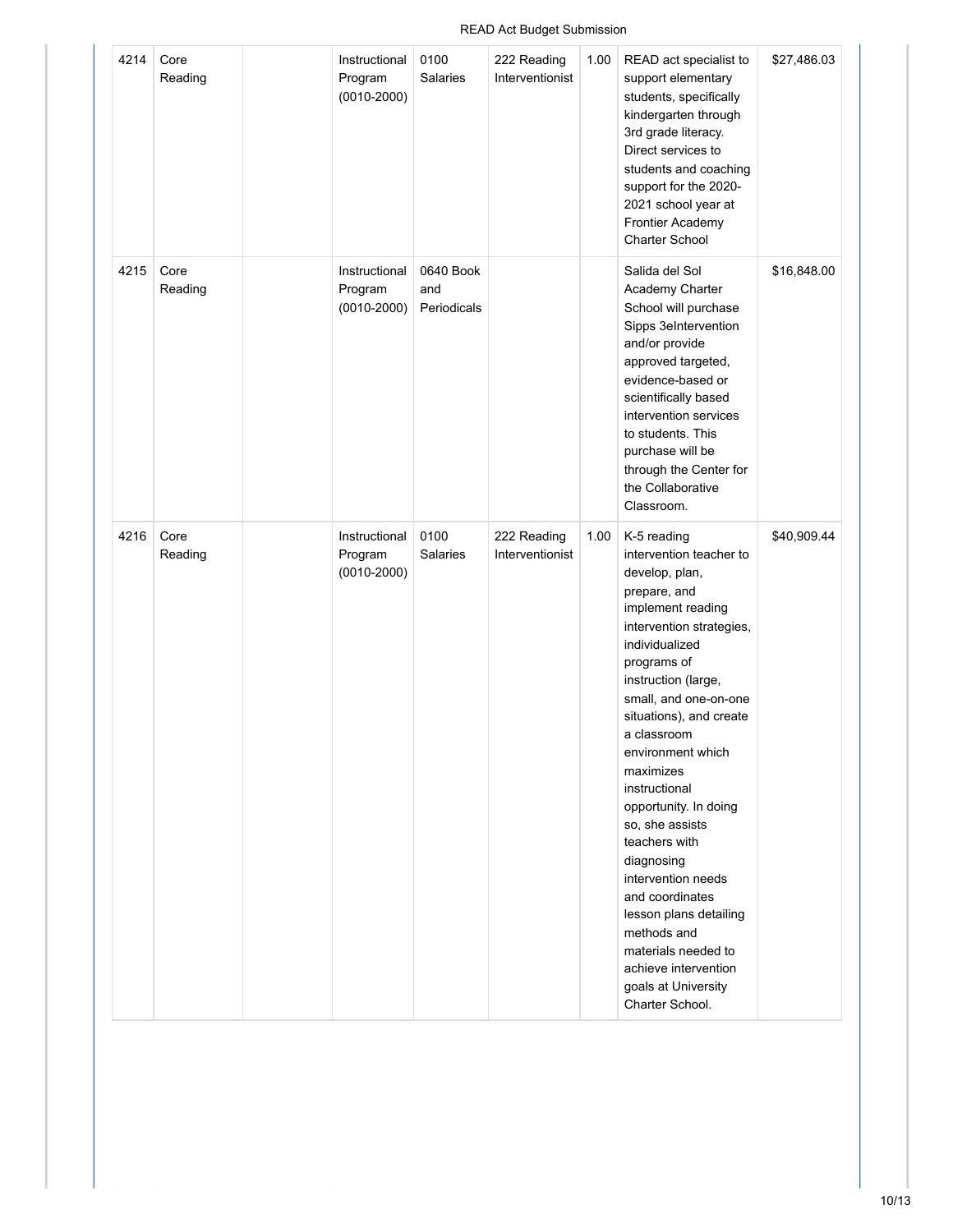### READ Act Budget Submission

| 4217<br>4369 | Core<br>Reading<br>Core | Instructional<br>Program<br>$(0010 - 2000)$<br>Instructional | 0640 Book<br>and<br>Periodicals<br>0650 | The purchase of Lexia<br>Core 5 Reaching<br>Curriculum to support<br>instruction for<br>kindergarten students.<br>This funding is specific<br>to West Ridge<br>Academy Charter<br>School.<br>Salida del Sol                                                                                               | \$2,556.84   |
|--------------|-------------------------|--------------------------------------------------------------|-----------------------------------------|-----------------------------------------------------------------------------------------------------------------------------------------------------------------------------------------------------------------------------------------------------------------------------------------------------------|--------------|
|              | Reading                 | Program<br>$(0010 - 2000)$                                   | Electronic<br>Media<br><b>Materials</b> | Academy will<br>purchase core reading<br>instructional programs<br>(all digital software)<br>through Reading<br>Wonders 2020<br>Version. This program<br>will be used not only in<br>the traditional school<br>year, but also for<br>summer school. This<br>purchase will be made<br>through McGraw Hill. | \$42,598.53  |
|              |                         |                                                              |                                         | Allocation:                                                                                                                                                                                                                                                                                               | \$820,413.08 |
|              |                         |                                                              |                                         | <b>Budgeted Amount:</b>                                                                                                                                                                                                                                                                                   | \$820,413.08 |
|              |                         |                                                              |                                         | Funds Remaining:                                                                                                                                                                                                                                                                                          | \$0.00       |